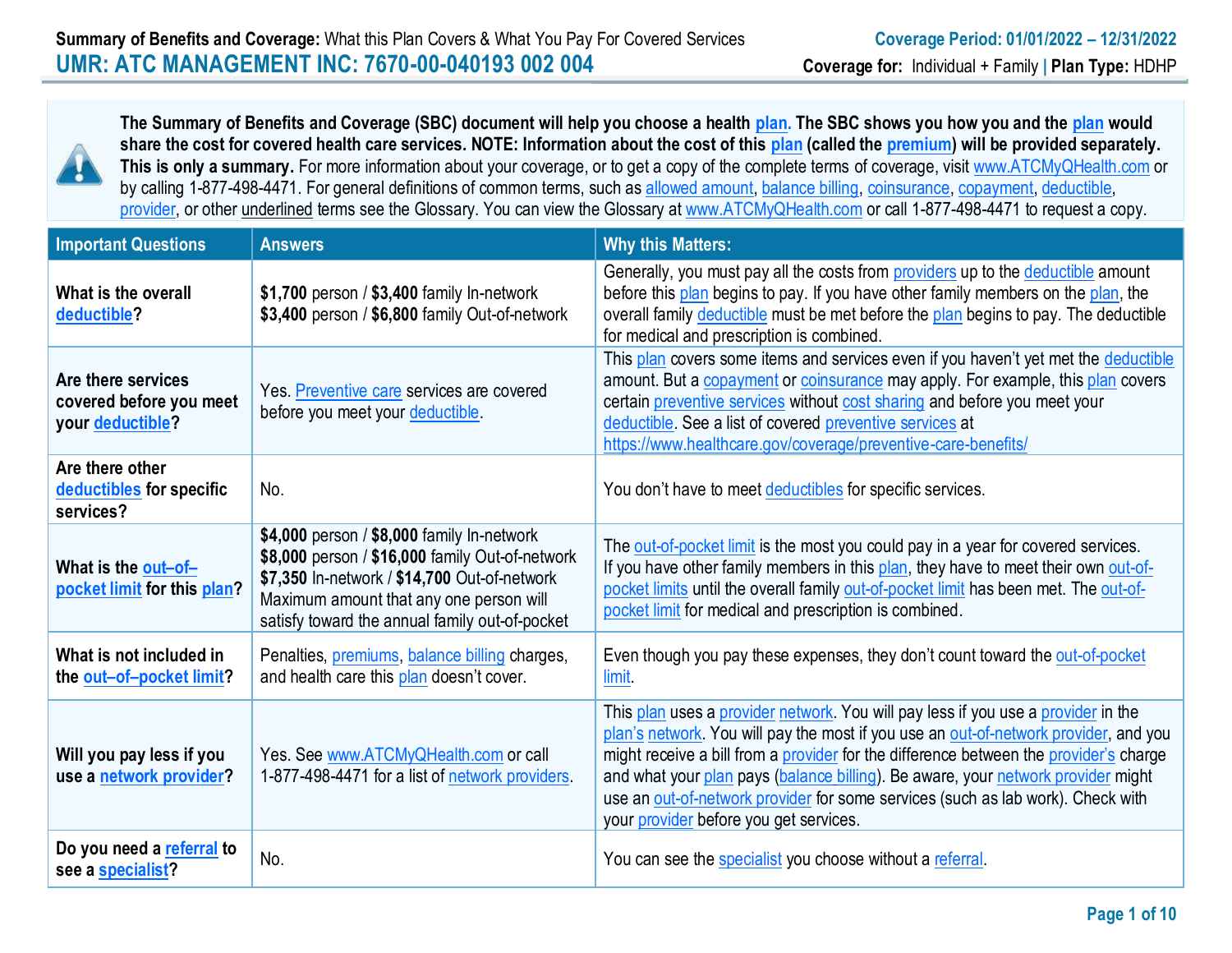

All copayment and coinsurance costs shown in this chart are after your deductible has been met, if a deductible applies.

| <b>Common</b>                                                   |                                                     |                                               | <b>What You Will Pay</b>                         | <b>Limitations, Exceptions, &amp; Other Important</b>                                                                                                                |
|-----------------------------------------------------------------|-----------------------------------------------------|-----------------------------------------------|--------------------------------------------------|----------------------------------------------------------------------------------------------------------------------------------------------------------------------|
| <b>Medical Event</b>                                            | <b>Services You May Need</b>                        | <b>In-network</b><br>(You will pay the least) | <b>Out-of-network</b><br>(You will pay the most) | <b>Information</b>                                                                                                                                                   |
| If you visit a<br>health care<br>provider's<br>office or clinic | Primary care visit to treat an<br>injury or illness | 20% Coinsurance                               | 40% Coinsurance                                  | None                                                                                                                                                                 |
|                                                                 | <b>Specialist visit</b>                             | 20% Coinsurance                               | 40% Coinsurance                                  | None                                                                                                                                                                 |
|                                                                 | Preventive care/screening/<br>immunization          | No charge;<br>Deductible Waived               | Not covered                                      | You may have to pay for services that aren't<br>preventive. Ask your provider if the services you<br>need are preventive. Then check what your plan<br>will pay for. |
| If you have a<br>test                                           | <b>Diagnostic test</b><br>(x-ray, blood work)       | 20% Coinsurance                               | 40% Coinsurance                                  | None                                                                                                                                                                 |
|                                                                 | Imaging<br>(CT/PET scans, MRIs)                     | 20% Coinsurance                               | 40% Coinsurance                                  | Preauthorization is required. If you don't get<br>preauthorization, benefits could be reduced by<br>50% up to \$500 of the total cost of the service.                |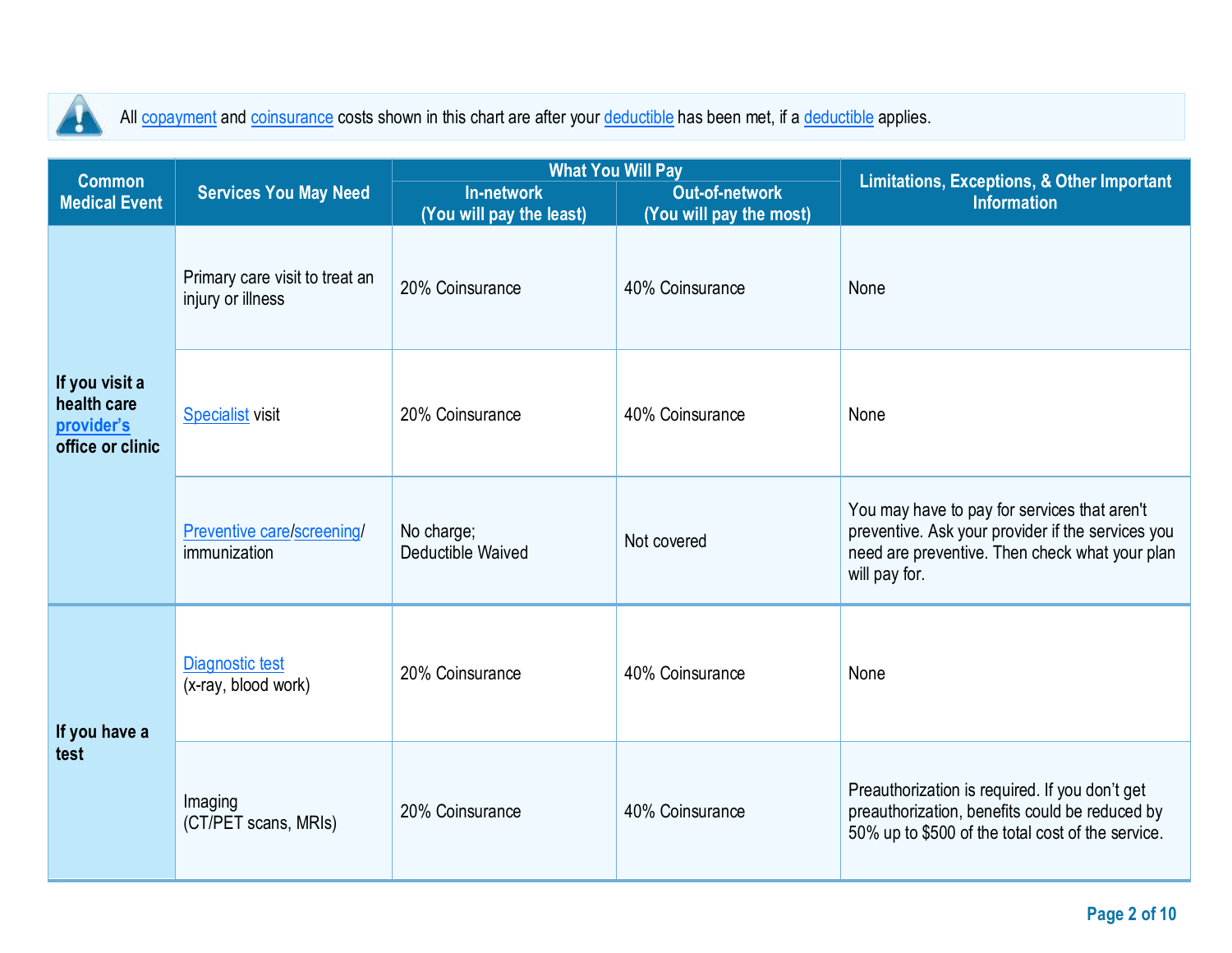| <b>Common</b>                                                                                     |                                       | <b>What You Will Pay</b>               |                                           | Limitations, Exceptions, & Other Important                                                                                                                                                                 |  |
|---------------------------------------------------------------------------------------------------|---------------------------------------|----------------------------------------|-------------------------------------------|------------------------------------------------------------------------------------------------------------------------------------------------------------------------------------------------------------|--|
| <b>Medical Event</b>                                                                              | <b>Services You May Need</b>          | In-network<br>(You will pay the least) | Out-of-network<br>(You will pay the most) | <b>Information</b>                                                                                                                                                                                         |  |
| If you need<br>drugs to treat<br>your illness or<br>condition.                                    | Generic drugs (Tier 1)                | 20% Coinsurance per<br>prescription    | N/A                                       | Deductible and Out-of-pocket limit applies<br>Covers up to a 30-day supply (retail); 31-90 day<br>supply (mail order); Covers up to a 30-day<br>supply (specialty)                                         |  |
| More<br>information<br>about<br>prescription<br>drug coverage<br>is available at<br>www.optumrx.c | Preferred brand drugs<br>(Tier 2)     | 20% Coinsurance per<br>prescription    | N/A                                       | Once the annual out-of-pocket limit is met, you<br>pay nothing for covered prescription medication<br><b>Specialty Medications: Specialty medications</b><br>treat complex chronic conditions like cancer, |  |
|                                                                                                   | Non-preferred brand drugs<br>(Tier 3) | 20% Coinsurance per<br>prescription    | N/A                                       | rheumatoid arthritis, and multiple sclerosis.<br>These medications are limited to a 30-day supply<br>and must be ordered from OptumRx Specialty<br>Services at 1.800.850.9122. Specialty                   |  |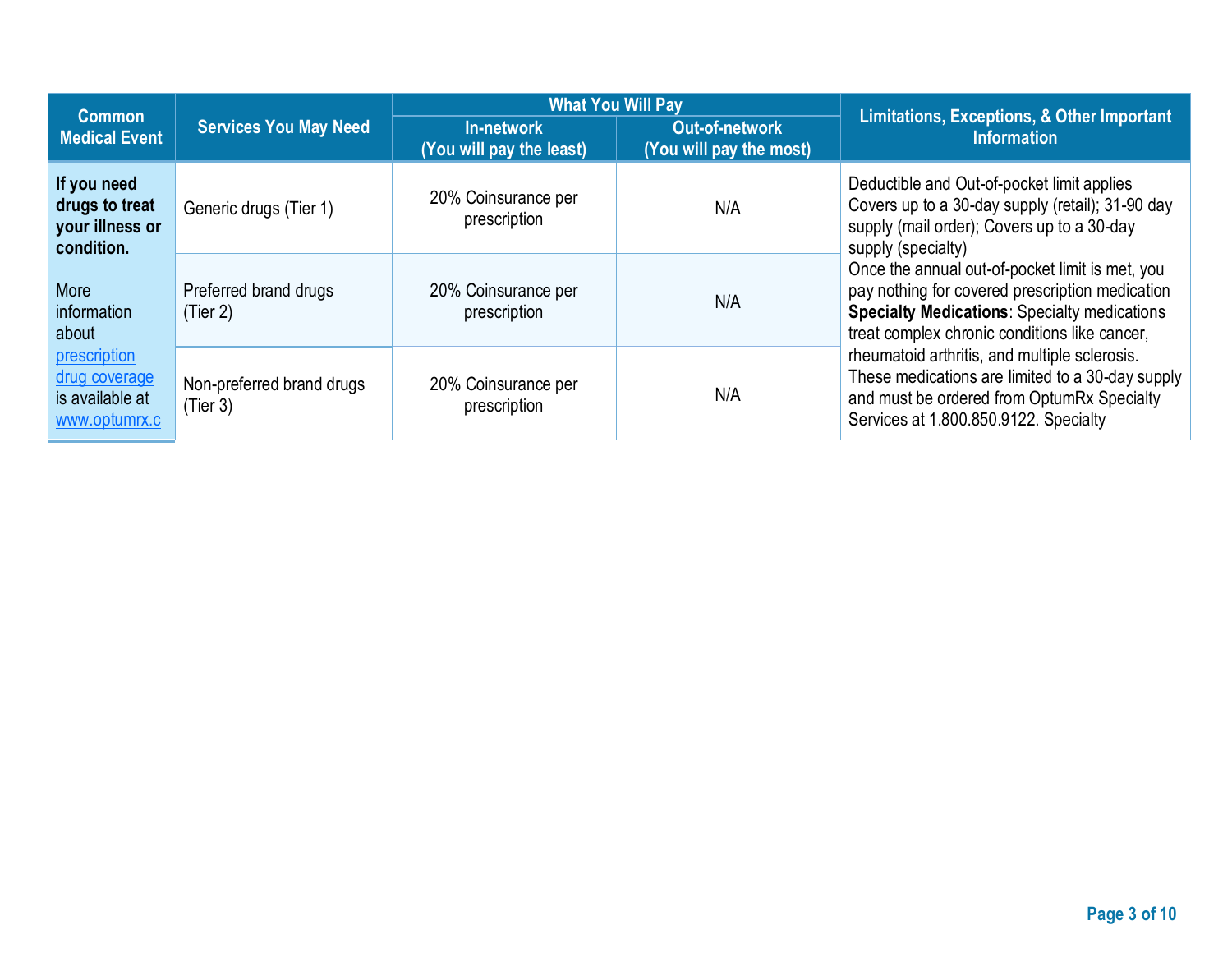|                                       |                              |                                               | <b>What You Will Pay</b>                         |                                                                                                                                                                                                                                                                                                                                                                                                                                                                                                                                                                                                                                                                                                                                                                                                                                                                                                                                                                                                                                                                                                                                                                                                                                                                                                                                                                                                                                                                                                                                                                                                                                                                                                     |
|---------------------------------------|------------------------------|-----------------------------------------------|--------------------------------------------------|-----------------------------------------------------------------------------------------------------------------------------------------------------------------------------------------------------------------------------------------------------------------------------------------------------------------------------------------------------------------------------------------------------------------------------------------------------------------------------------------------------------------------------------------------------------------------------------------------------------------------------------------------------------------------------------------------------------------------------------------------------------------------------------------------------------------------------------------------------------------------------------------------------------------------------------------------------------------------------------------------------------------------------------------------------------------------------------------------------------------------------------------------------------------------------------------------------------------------------------------------------------------------------------------------------------------------------------------------------------------------------------------------------------------------------------------------------------------------------------------------------------------------------------------------------------------------------------------------------------------------------------------------------------------------------------------------------|
| <b>Common</b><br><b>Medical Event</b> | <b>Services You May Need</b> | <b>In-network</b><br>(You will pay the least) | <b>Out-of-network</b><br>(You will pay the most) | <b>Limitations, Exceptions, &amp; Other Important</b><br><b>Information</b>                                                                                                                                                                                                                                                                                                                                                                                                                                                                                                                                                                                                                                                                                                                                                                                                                                                                                                                                                                                                                                                                                                                                                                                                                                                                                                                                                                                                                                                                                                                                                                                                                         |
| om                                    | Specialty drugs (Tier 4)     | 20% Coinsurance per<br>prescription           | N/A                                              | medications may have utilization management<br>including prior authorization, quantity<br><b>Manufacturer Copay Assistance Program</b><br>(MCAP): Some specialty medications may<br>qualify for third-party copayment assistance<br>programs which could lower your out of pocket<br>costs for those products. For any such specialty<br>medication where third party copayment<br>assistance is used, you will not receive credit<br>toward your maximum out of pocket or<br>deductible for any copayment or coinsurance<br>amounts that are applied to a manufacturer<br>coupon or rebate.<br><b>Generic Policy - Dispense As Written (DAW):</b><br>If your doctor writes a prescription stating that a<br>Generic may be dispensed, we will only pay for<br>the Generic drug. If you choose to buy the<br>Brand name drug in this situation, you will be<br>required to pay the Brand co-pay plus the<br>difference in cost between the Generic and<br>Brand name drug. The Generic Policy does not<br>apply if your doctor requires a brand name<br>medication.<br><b>Preventive Medications:</b> If enrolled in the<br>HDHP/HSA Plan, the medications on the<br>OptumRx Preventive Premium Brand + Generics<br>medications list will bypass the Deductible and<br>be processed at the above copays<br><b>High Dollar Claim Review, Prior Authorization</b><br>and Appeals program (HDCR): Medication<br>costs exceeding \$1,000 per 30-day supply and<br>\$3,000 per 90-day supply require prior<br>authorization.<br>Low Clinical Value Drug List (LCV): Separate<br>formulary exclusion list including low clinical<br>value drugs, me too drugs, new to market drugs,<br>and non-essential. |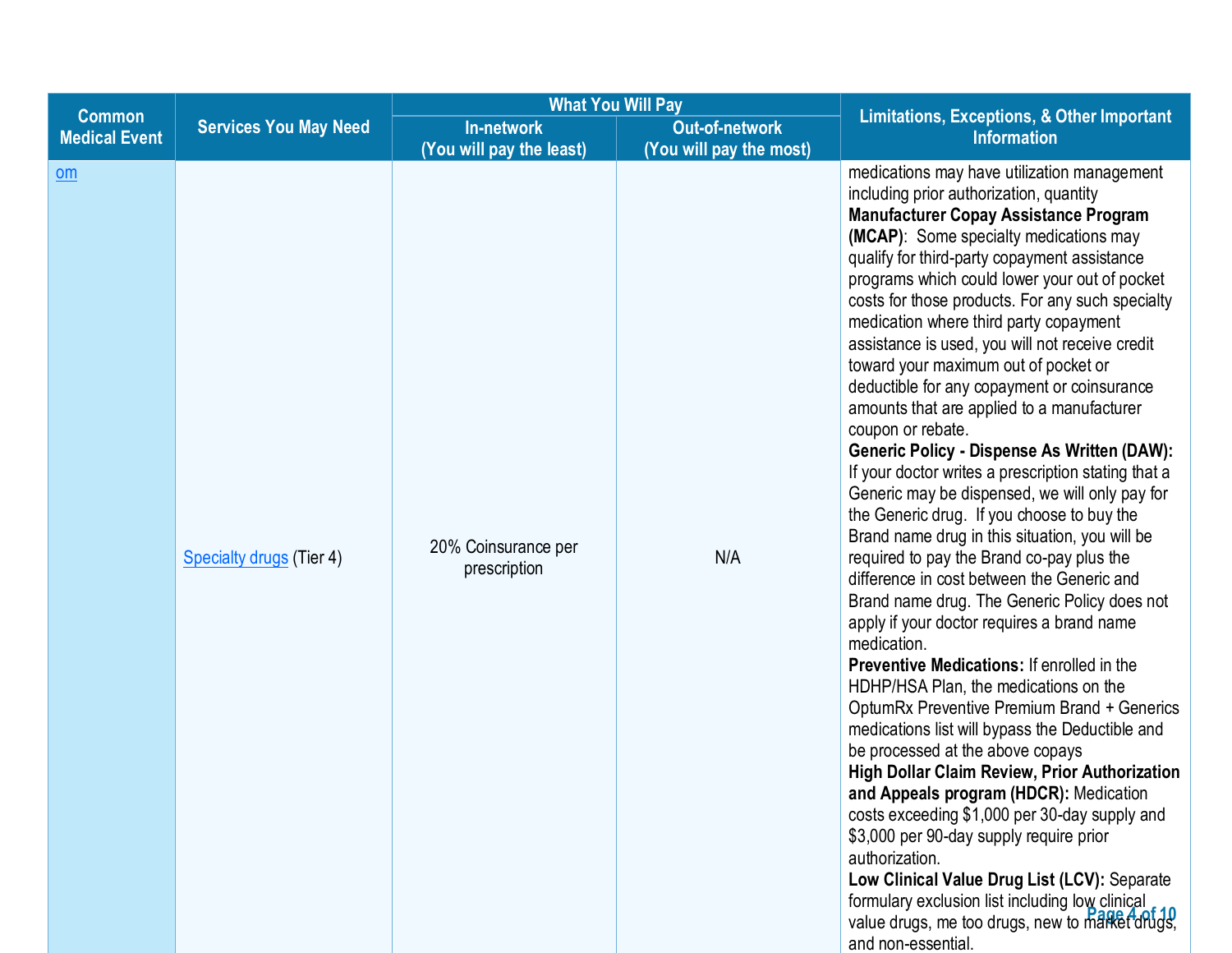|                                                         |                                                   | <b>What You Will Pay</b>               |                                           |                                                                                                                       |  |
|---------------------------------------------------------|---------------------------------------------------|----------------------------------------|-------------------------------------------|-----------------------------------------------------------------------------------------------------------------------|--|
| <b>Common</b><br><b>Medical Event</b>                   | <b>Services You May Need</b>                      | In-network<br>(You will pay the least) | Out-of-network<br>(You will pay the most) | Limitations, Exceptions, & Other Important<br><b>Information</b>                                                      |  |
| If you have                                             | Facility fee (e.g., ambulatory<br>surgery center) | 20% Coinsurance                        | 40% Coinsurance                           | Preauthorization is required. If you don't get                                                                        |  |
| outpatient<br>surgery                                   | Physician/surgeon fees                            | 20% Coinsurance                        | 40% Coinsurance                           | preauthorization, benefits could be reduced by<br>50% up to \$500 of the total cost of the service.                   |  |
|                                                         | <b>Emergency room care</b>                        | 20% Coinsurance                        | 20% Coinsurance                           | In-network deductible applies to Out-of-network<br>benefits                                                           |  |
| If you need<br><i>immediate</i><br>medical<br>attention | <b>Emergency medical</b><br>transportation        | 20% Coinsurance                        | 20% Coinsurance                           | \$25,000 Maximum benefit per occurrence<br>Ambulance air; In-network deductible applies to<br>Out-of-network benefits |  |
|                                                         | <b>Urgent care</b>                                | 20% Coinsurance                        | 40% Coinsurance                           | None                                                                                                                  |  |
| If you have a<br>hospital stay                          | Facility fee<br>(e.g., hospital room)             | 20% Coinsurance                        | 40% Coinsurance                           | Preauthorization is required. If you don't get<br>preauthorization, benefits could be reduced by                      |  |
|                                                         | Physician/surgeon fee                             | 20% Coinsurance                        | 40% Coinsurance                           | 50% up to \$500 of the total cost of the service.                                                                     |  |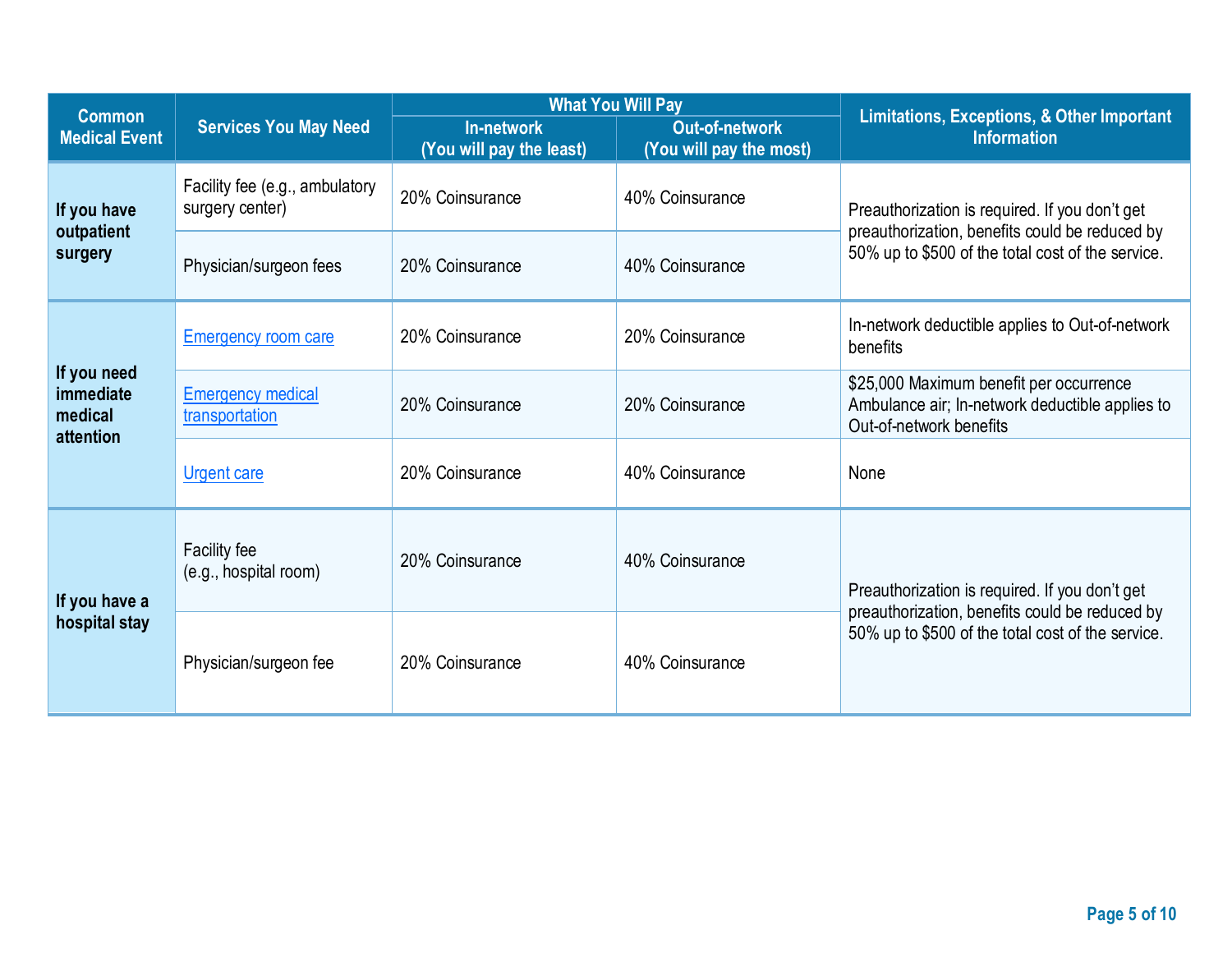| <b>Common</b>                                                                            |                                              | <b>What You Will Pay</b>                      |                                                  | <b>Limitations, Exceptions, &amp; Other Important</b>                                                                                                                                    |  |
|------------------------------------------------------------------------------------------|----------------------------------------------|-----------------------------------------------|--------------------------------------------------|------------------------------------------------------------------------------------------------------------------------------------------------------------------------------------------|--|
| <b>Medical Event</b>                                                                     | <b>Services You May Need</b>                 | <b>In-network</b><br>(You will pay the least) | <b>Out-of-network</b><br>(You will pay the most) | <b>Information</b>                                                                                                                                                                       |  |
| If you need<br>mental health,<br>behavioral<br>health, or<br>substance<br>abuse services | Outpatient services                          | 20% Coinsurance                               | 40% Coinsurance                                  | Preauthorization is required for Partial<br>hospitalization. If you don't get preauthorization,<br>benefits could be reduced by 50% up to \$500 of<br>the total cost of the service.     |  |
|                                                                                          | Inpatient services                           | 20% Coinsurance                               | 40% Coinsurance                                  | Preauthorization is required. If you don't get<br>preauthorization, benefits could be reduced by<br>50% up to \$500 of the total cost of the service.                                    |  |
| If you are<br>pregnant                                                                   | Office visits                                | No charge;<br>Deductible Waived               | 40% Coinsurance                                  | Cost sharing does not apply to certain preventive                                                                                                                                        |  |
|                                                                                          | Childbirth/delivery<br>professional services | 20% Coinsurance                               | 40% Coinsurance                                  | services. Depending on the type of services,<br>deductible, copayment or coinsurance may<br>apply. Maternity care may include tests and<br>services described elsewhere in the SBC (i.e. |  |
|                                                                                          | Childbirth/delivery facility<br>services     | 20% Coinsurance                               | 40% Coinsurance                                  | ultrasound).                                                                                                                                                                             |  |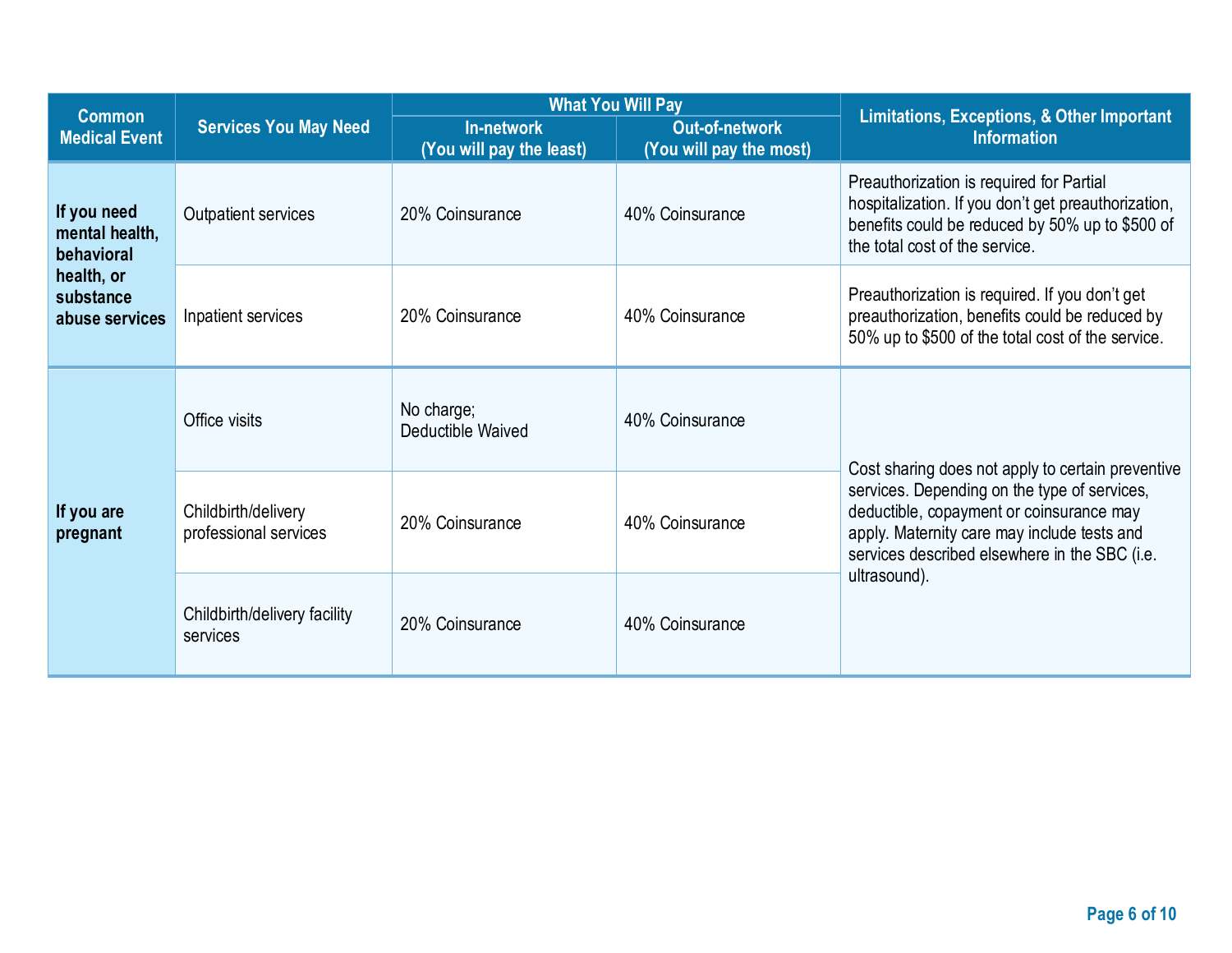| <b>Common</b>                                |                                | <b>What You Will Pay</b>                                               |                                                  | <b>Limitations, Exceptions, &amp; Other Important</b>                                                                                                                                        |  |
|----------------------------------------------|--------------------------------|------------------------------------------------------------------------|--------------------------------------------------|----------------------------------------------------------------------------------------------------------------------------------------------------------------------------------------------|--|
| <b>Medical Event</b>                         | <b>Services You May Need</b>   | <b>In-network</b><br>(You will pay the least)                          | <b>Out-of-network</b><br>(You will pay the most) | <b>Information</b>                                                                                                                                                                           |  |
|                                              | Home health care               | 20% Coinsurance                                                        | 40% Coinsurance                                  | Preauthorization is required. If you don't get<br>preauthorization, benefits could be reduced by<br>50% up to \$500 of the total cost of the service.                                        |  |
|                                              | <b>Rehabilitation services</b> | 20% Coinsurance                                                        | 40% Coinsurance                                  | 60 Maximum visits per calendar year OT/PT;<br>60 Maximum visits per calendar year ST;                                                                                                        |  |
| If you need<br>help<br>recovering or         | <b>Habilitation services</b>   | 20% Coinsurance                                                        | 40% Coinsurance                                  | If your plan excludes Learning Disabilities,<br>habilitation services for learning disabilities are<br>not covered, please refer to your plan document.                                      |  |
| have other<br>special health<br>needs        | <b>Skilled nursing care</b>    | 20% Coinsurance                                                        | 40% Coinsurance                                  | Preauthorization is required. If you don't get<br>preauthorization, benefits could be reduced by<br>50% up to \$500 of the total cost of the service.                                        |  |
|                                              | Durable medical equipment      | 20% Coinsurance                                                        | 40% Coinsurance                                  | Preauthorization is required for DME in excess of<br>\$1,500 for purchases or rentals. If you don't get<br>preauthorization, benefits could be reduced by<br>50% up to \$500 per occurrence. |  |
|                                              | <b>Hospice service</b>         | 20% Coinsurance                                                        | 40% Coinsurance                                  | None                                                                                                                                                                                         |  |
| If your child<br>needs dental<br>or eye care | Children's eye exam            | Routine vision screening<br>covered<br>No charge;<br>Deductible Waived | Not covered                                      | Routine vision screening covered as preventative<br>service                                                                                                                                  |  |
|                                              | Children's glasses             | Not covered                                                            | Not covered                                      | None                                                                                                                                                                                         |  |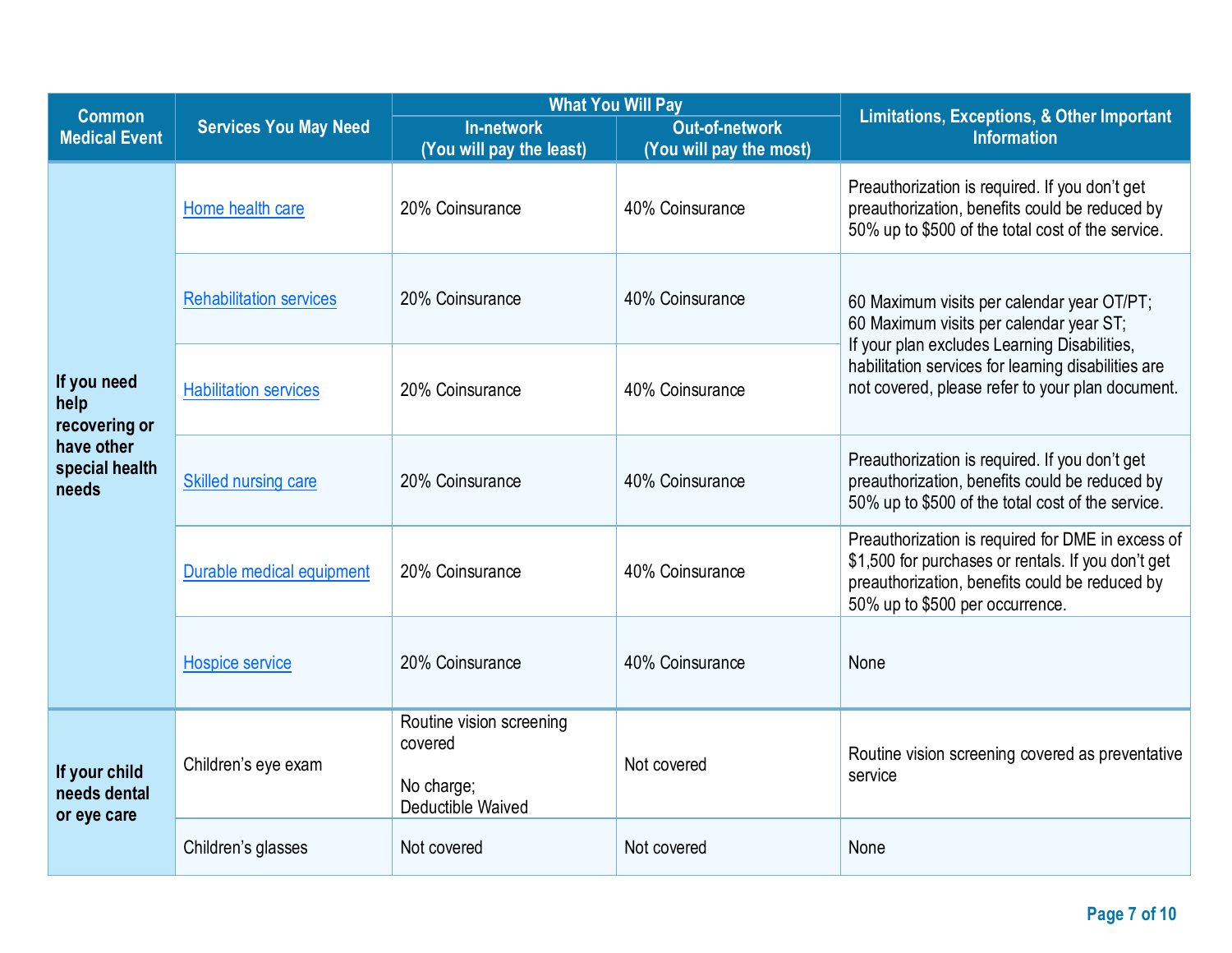|                                                                                                                              |                                                        | <b>What You Will Pay</b>                            |                                                    |                                                                                                                                        |  |
|------------------------------------------------------------------------------------------------------------------------------|--------------------------------------------------------|-----------------------------------------------------|----------------------------------------------------|----------------------------------------------------------------------------------------------------------------------------------------|--|
| <b>Common</b><br><b>Medical Event</b>                                                                                        | <b>Services You May Need</b>                           | <b>In-network</b><br>(You will pay the least)       | Out-of-network<br>(You will pay the most)          | Limitations, Exceptions, & Other Important<br><b>Information</b>                                                                       |  |
|                                                                                                                              | Children's dental check-up                             | Not covered                                         | Not covered                                        | None                                                                                                                                   |  |
|                                                                                                                              | <b>Excluded Services &amp; Other Covered Services:</b> |                                                     |                                                    |                                                                                                                                        |  |
|                                                                                                                              |                                                        |                                                     |                                                    | Services Your Plan Does NOT Cover (Check your policy or plan document for more information and a list of any other excluded services.) |  |
| Acupuncture<br>Cosmetic surgery<br>Dental care (Adult)                                                                       |                                                        | Hearing aids<br>Long-term care<br>Routine foot care |                                                    | Routine eye care (Adult)<br>Weight loss programs                                                                                       |  |
| Other Covered Services (Limitations may apply to these services. This isn't a complete list. Please see your plan document.) |                                                        |                                                     |                                                    |                                                                                                                                        |  |
| Bariatric surgery<br>Chiropractic care                                                                                       |                                                        | Infertility treatment                               | Non-emergency care when traveling outside the U.S. | Private-duty nursing                                                                                                                   |  |

Your Rights to Continue Coverage: There are agencies that can help if you want to continue your coverage after it ends. The contact information for those agencies is: U.S. Department of Labor's Employee Benefits Security Administration at 1-866-444-EBSA (3272) or [www.HealthCare.gov.](http://www.healthcare.gov/) Other coverage options may be available to you too, including buying individual insurance coverage through the Health Insurance Marketplace. For more information about the Marketplace, visit [www.HealthCare.gov](http://www.healthcare.gov/) or call 1-800-318-2596.

Your Grievance and Appeals Rights: There are agencies that can help if you have a complaint against your plan for a denial of a claim. This complaint is called a grievance or appeal. For more information about your rights, look at the explanation of benefits you will receive for that medical claim. Your plan documents also provide complete information on how to submit a claim, appeal, or a grievance for any reason to your plan. For more information about your rights, this notice, or assistance, contact: U.S. Department of Labor's Employee Benefits Security Administration at 1-866-444-EBSA (3272) o[r www.HealthCare.gov.](http://www.healthcare.gov/) Additionally, a consumer assistance program may help you file your appeal. A list of states with Consumer Assistance Programs is available at [www.HealthCare.gov](http://www.healthcare.gov/) and [http://cciio.cms.gov/programs/consumer/capgrants/index.html.](http://cciio.cms.gov/programs/consumer/capgrants/index.html)

## **Does this plan Provide Minimum Essential Coverage? Yes**

Minimum Essential Coverage generally includes plans, health insurance available through the Marketplace or other individual market policies, Medicare, Medicaid, CHIP, TRICARE, and certain other coverage. If you are eligible for certain types of Minimum Essential Coverage, you may not be eligible for the premium tax credit.

## **Does this plan Meet the Minimum Value Standard? Yes**

If your plan doesn't meet the Minimum Value Standards, you may be eligible for a premium tax credit to help you pay for a plan through the Marketplace.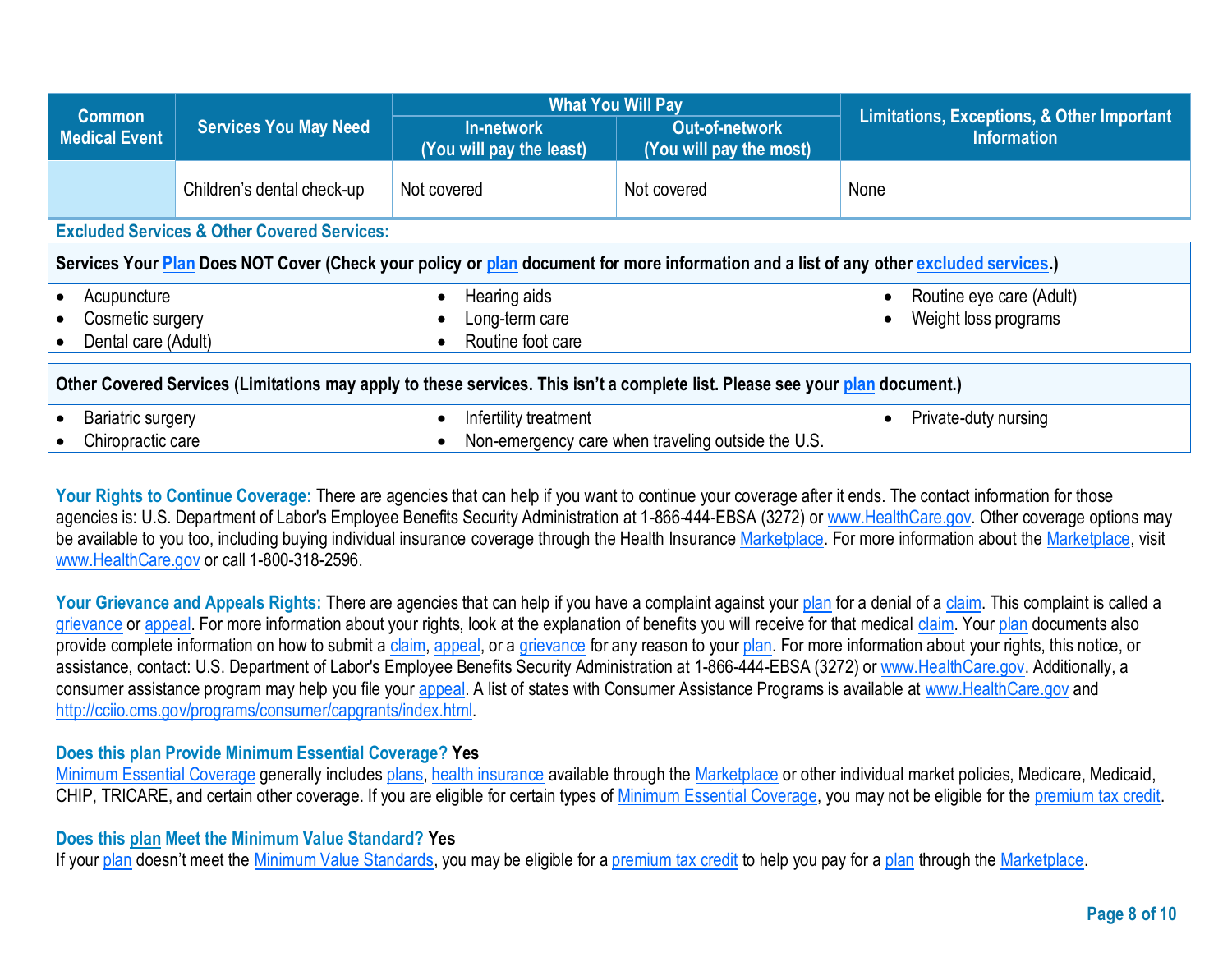*To see examples of how this plan might cover costs for a sample medical situation, see the next section.*